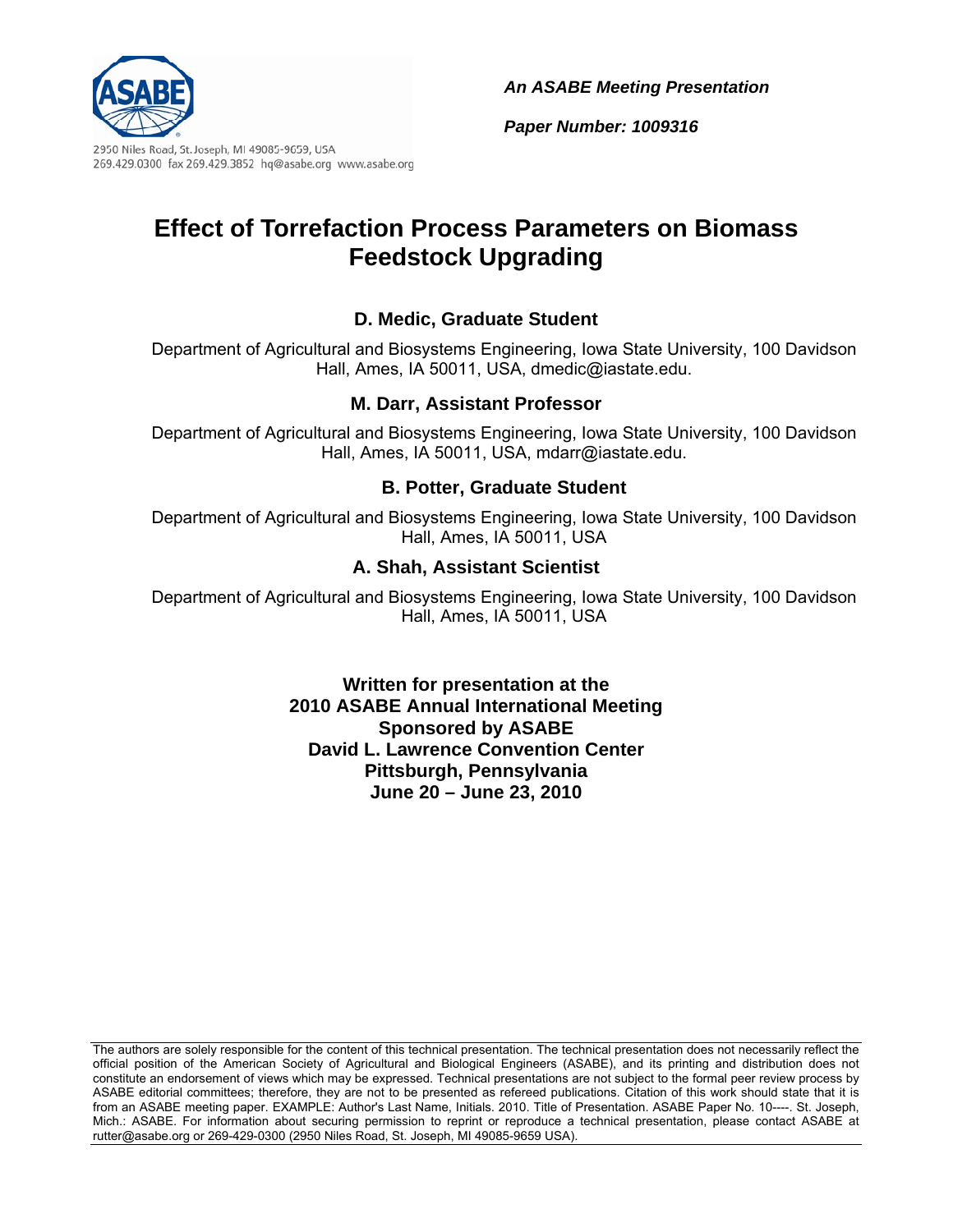**Abstract***. Biomass is a primary source of renewable carbon that can be utilized as a feedstock for biofuels or biochemicals production in order to achieve energy independence of energy importing countries. The low bulk density, high moisture content, degradation during the storage, and low energy density of raw lignocellulosic biomass are all significant challenges in supplying agricultural residues as a cellulosic feedstock. Torrefaction is a thermochemical process conducted in the temperature range between 200°C, and 300°C under an inert atmosphere which is currently being considered as a biomass pretreatment. Competitiveness and quality of biofuels and biochemicals may be significantly increased by incorporating torrefaction early in the production chain while further optimization of the process might enable its autothermal operation. In this study, torrefaction process parameters were investigated in order to improve biomass energy density, and reduce its moisture content. The biomass of choice (corn stover) at three levels of moisture content (30%, 45%, 50%) was torrefied at three different temperatures (200°C, 250°C, 300°C), and reaction times (10min, 20min, 30min). Solid, gaseous, and liquid products were analyzed and the mass/energy balance of the reaction was quantified. Overall increase in energy density, and decrease in mass and energy yield was observed as process temperature increased. Initial biomass moisture content affected energy density, mass, and energy yield especially at low process temperature, and high moisture feedstock.* 

**Keywords.** Biomass, corn stover, torrefaction, pretreatment, physicochemical properties

(The ASABE disclaimer is on a footer on this page, and will show in Print Preview or Page Layout view.)

The authors are solely responsible for the content of this technical presentation. The technical presentation does not necessarily reflect the official position of the American Society of Agricultural and Biological Engineers (ASABE), and its printing and distribution does not constitute an endorsement of views which may be expressed. Technical presentations are not subject to the formal peer review process by ASABE editorial committees; therefore, they are not to be presented as refereed publications. Citation of this work should state that it is from an ASABE meeting paper. EXAMPLE: Author's Last Name, Initials. 2010. Title of Presentation. ASABE Paper No. 10----. St. Joseph, Mich.: ASABE. For information about securing permission to reprint or reproduce a technical presentation, please contact ASABE at rutter@asabe.org or 269-429-0300 (2950 Niles Road, St. Joseph, MI 49085-9659 USA).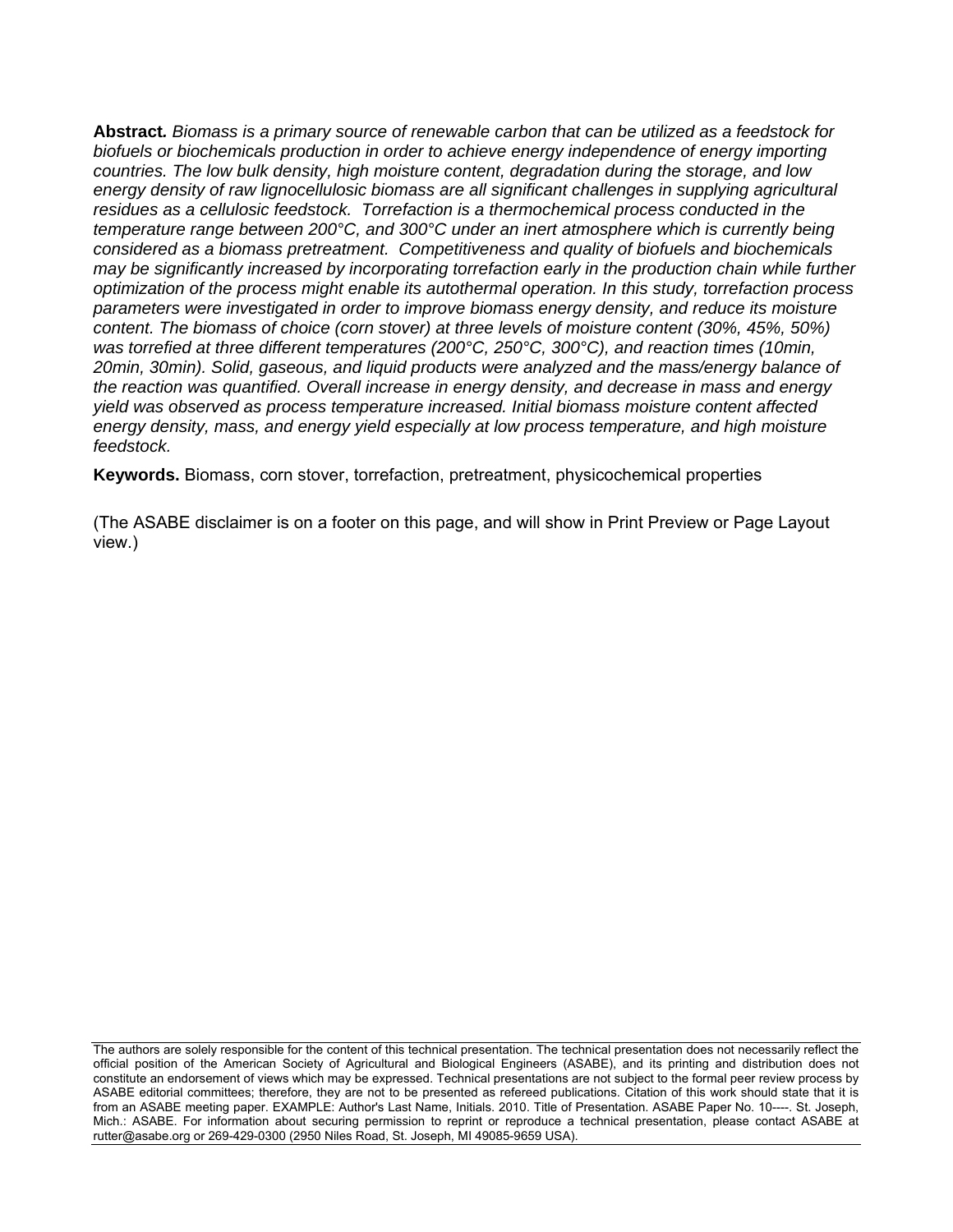### **Introduction**

Energy has always played an important role in life, survival, and development of mankind. Even though it is has been superseded by other, more potent fossil energy sources during the last 200 years, biomass was the major energy source since the beginning of civilization, and still plays important role in developing countries' economies. However, biomass recently has received renewed attention worldwide, mainly as a consequence of high and volatile oil prices, and global climate changes caused by increased fossil fuel consumption. Moreover, rapid economic growth in developing countries, high dependence of global and local transportation on fossil fuels, pollution, depletion of sources, endangered national security of energy importing countries has raised the awareness of the need for non-fossil, renewable energy sources (Demirbas, 2009; Klass, 1998; World Energy Council, 2009). Among renewable energy sources, such as wind, solar, geothermal, wave, tidal, and ocean thermal, biomass is the most prospective short term energy source with mature and readily applicable conversion technologies for production of most convenient transportation fuels - liquid fuels. Although in long term other forms of renewable energy may supersede biomass it will still remain as the only source of renewable carbon needed for chemicals and synthetic materials production.

According to Renewable Fuel Standard from Energy Independence and Security Act of 2007, minimum annual quantity of renewable fuel in U. S. transportation sector, should be increased from 9 billion in 2008 to 36 billion in 2022, where after 2016 most of renewable fuel must be, so called advanced biofuel derived from biomass instead from food crops (USA GPO, 2007). In order to sustain production demanded by RFS/2007 significant amounts of lignocellulosic biomass has to be collected from large areas, stored, and converted into biofuels.

However, the low bulk density, high moisture content, and low energy density of biomass feedstocks have a negative effect on the feasibility of long distance transportation. Moreover, in order to obtain such feedstock for continuous operation of biorefineries during the whole year, biomass has to be collected from large, and often distant areas, and hauled either to the local storage facilities or to the refiners, where it would be stored until conversion. Unfavorable physical properties of biomass dictate utilization of large storage facilities, which would further compromise economical use of biomass feedstock. In addition, storing such enormous amounts of wet biomass will further increase expenses through high rate of dry matter loss due to microbial activity and hazard of self-heating/combustion (Biomass Research Committee, 2007; Bridgeman et al., 2008; Arias et al., 2008, Lipinsky et al. 2002).

Thermochemical conversion technologies, such as pyrolysis, gasification, and hydrothermal processing, along with biomass co-firing in existing coal power plants, might have an important role in production of heat energy, advanced energy carriers, chemicals, solvents, and materials. However, all former technologies have strict demands regarding physical condition of biomass feedstock such as particle size and shape since these parameters influences size, throughput, and type of the reactor itself. Additionally the final products characteristics, yield, and distribution are also influenced by feedstock quality and composition (Klass, 1998). Moreover, because of biomass' recalcitrant nature it is difficult to grind it in an easy and cost effective way (Arias et al., 2008). Another issue that might influence feasible operation of biorefineries is heterogeneity of feedstock, considering not only different types of biomass, for example demolition wood, agricultural residues, and dedicated energy crops, or different plant species, but also same plant species grown in different areas (Yan et al., 2009; Bergman et al., 2005).

Torrefaction, sometimes also referred as a mild-pyrolysis, is a thermochemical process conducted in the temperature range between 200°C and 300°C under an inert atmosphere, and low heating rates. Torrefaction is currently being considered as a biomass feedstock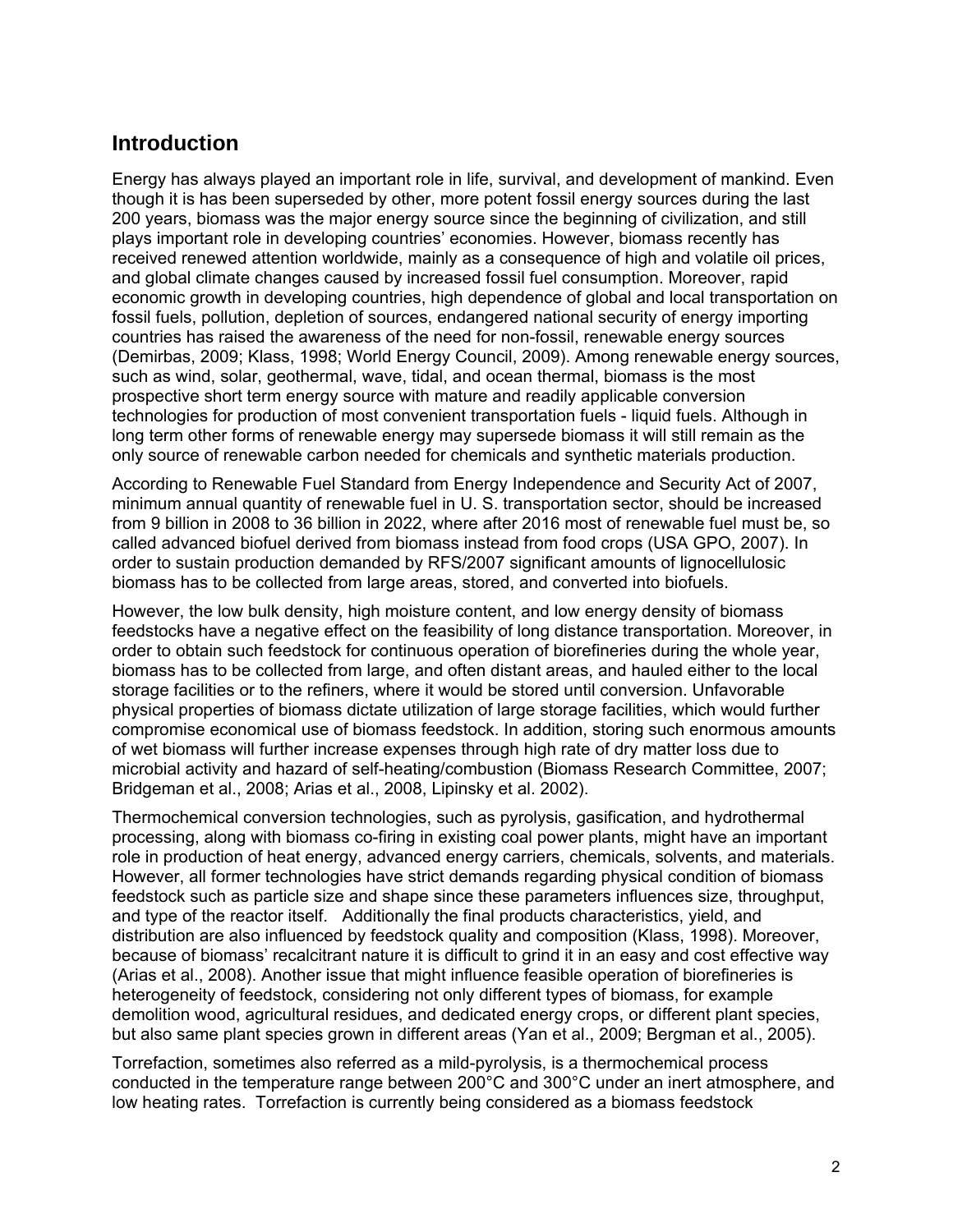pretreatment particularly for thermal conversion systems. During torrefaction various permanent gases and condensables, with high oxygen content, will be formed mainly due to hemicellulose degradation. As a consequence the final solid product, so called torrefied biomass, will be composed mainly of cellulose and lignin and characterized by increased brittleness, hydrophobicity, microbial degradation resistance, and energy density. Thus torrefaction might have significant role in decreasing costs of transportation and storage of biomass in the large quantities needed to sustain biofuels production. In addition, torrefaction may have positive effect on pyrolysis, gasification, and co-firing units operation by lowering power consumption, and cost for biomass grinding, eliminating compounds responsible for high acidity of pyrolysis oil, and by increasing uniformity of biomass feedstock (Yan et al., 2009; Bergman et al., 2005; Prins et al., 2006; Bergman, 2005).

About 30 years ago, the process of torrefaction was first utilized, and operated commercially for the production of reducing agent for metallurgical industry, but since then it has received little attention. There have been several studies that investigated effects of torrefaction on biomass properties and composition of different fractions released during the process, but the majority of them focused on dry woody biomass which was finely ground before torrefaction. Analysis was conducted by utilizing either thermogravimetric analysis (TGA) or small scale reactors in experimental setup (Arias et al., 2008; Bergman et al., 2005; Prins et al, 2006; Couhert et al., 2009; Prins et al. 2006). Since agricultural residues will play an important role in production of advanced biofuels, but also have different properties from woody biomass, more research is needed to investigate the optimum torrefaction conditions for such feedstock. Potential for torrefaction of agricultural residues immediately after harvest without drying and before significant size reduction should be investigated in order to incorporate torrefaction early in the supply chain and utilize all its advantages. In this research we investigated the influence of torrefaction process parameters on the properties of corn stover biomass, characterized by different moisture contents. For this purpose we used Box Behnken design of experiments that allowed us to statistically model influence of different parameters on torrefied biomass properties. The results from this work will provide knowledge related to the influence of moisture on the process and torrefied biomass characteristics.

# **Objectives**

In this research we investigated the influence of torrefaction reaction time, temperature, and moisture content of untreated corn stover feedstock on quantity and composition of three materials streams released from the torrefaction process: solids (torrefied corn stover), permanent gases and condensable volatiles. Quantitative and qualitative data from the analysis of solids, permanent gases and condensable volatiles were used to investigate mass and energy flows in the torrefaction process. Box Behnken design of experiments was utilized in this research in order to statistically model the torrefaction process in terms of mass and energy yields, and evaluate the significance of temperature, time, and untreated corn stover moisture content as predictors of response variables.

## **Materials and Methods**

#### *Materials*

For the purpose of comprehensive characterization of torrefaction of corn stover feedstock the final torrefied solid product was recovered and analyzed while the volatiles released during the process as torrefaction gas were first separated into permanent gases and condensable volatiles fractions and then analyzed.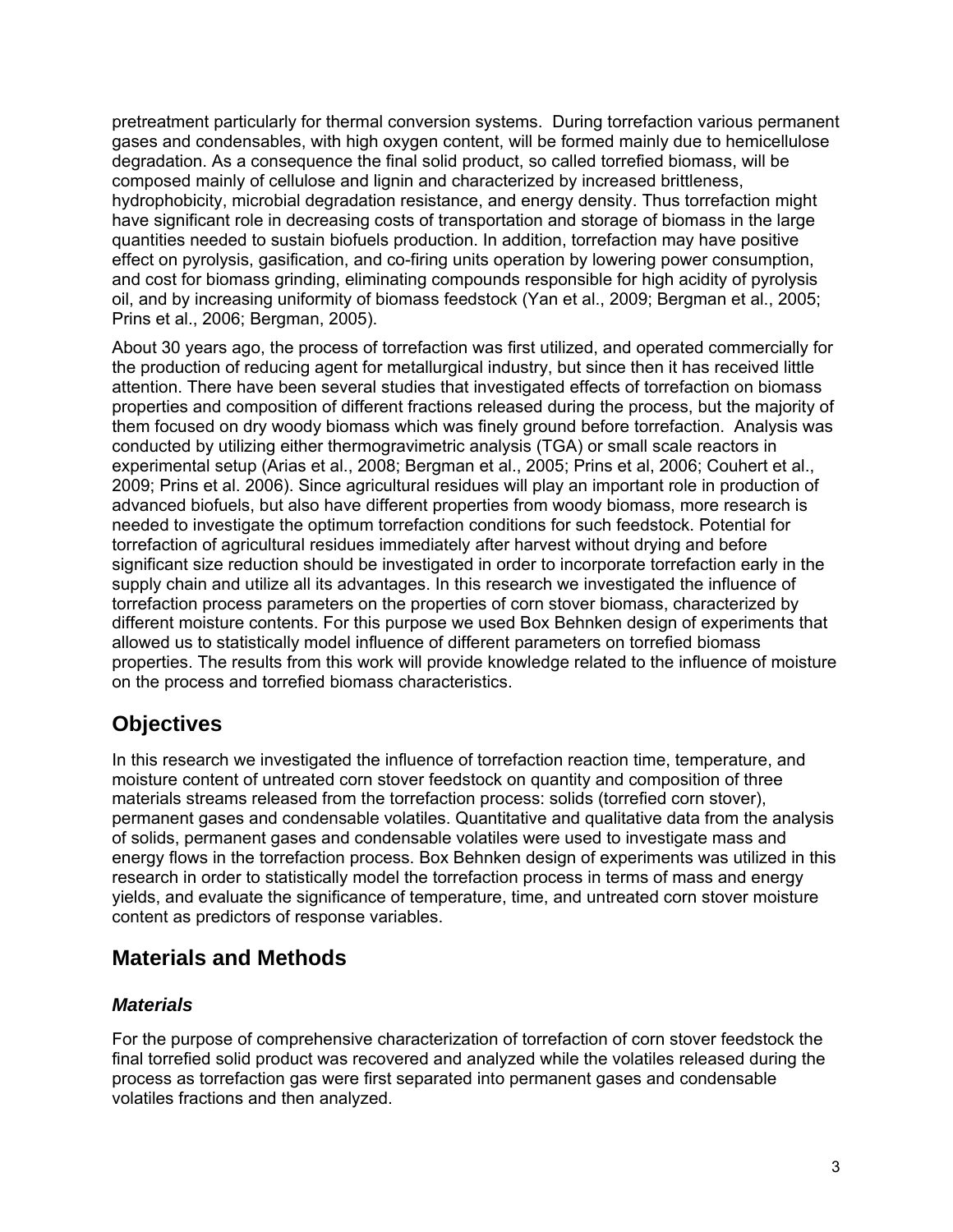Corn stover samples, harvested during the fall 2009, were obtained from Department of Agricultural and Biosystems Engineering at Iowa State University, Ames, Iowa. This biomass is highly available agricultural residue in the Midwest and has been proposed as a feedstock for advanced biofuels production. After harvest samples were stored in the cooling chamber at 3- 5°C to prevent feedstock degradation and minimize moisture loss.

Samples with 22%, and 41% moisture content were used directly from the field, while samples with 3% moisture content were obtained by drying corn stover with higher moisture content. In order to fit samples into the torrefaction reactor coarse grinding of corn stover was conducted. The samples were size reduced in a hammermill equipped with 25mm screen.

#### *Torrefaction Chamber*

Torrefaction experiments were conducted in the 2 L stainless steel fixed bed reactor, heated by three ceramic heaters in close contact with the reactor wall and separately controlled by PID controllers. This setup was used for coarse control of temperature, while fine temperature management was performed by means of preheated nitrogen gas. Figure 1 shows the position of four thermocouples inside the torrefaction reactor used for the temperature control. The nitrogen gas was also utilized for maintaining inert atmosphere during the experiments. For each experiment 4.5 L/min of nitrogen was purged through the reactor. Outlet tubing was also kept at an elevated temperature of about 200°C in order to prevent condensation of released volatiles.



Figure 1. Position of four thermocouples utilized for controlling the temperature inside the reactor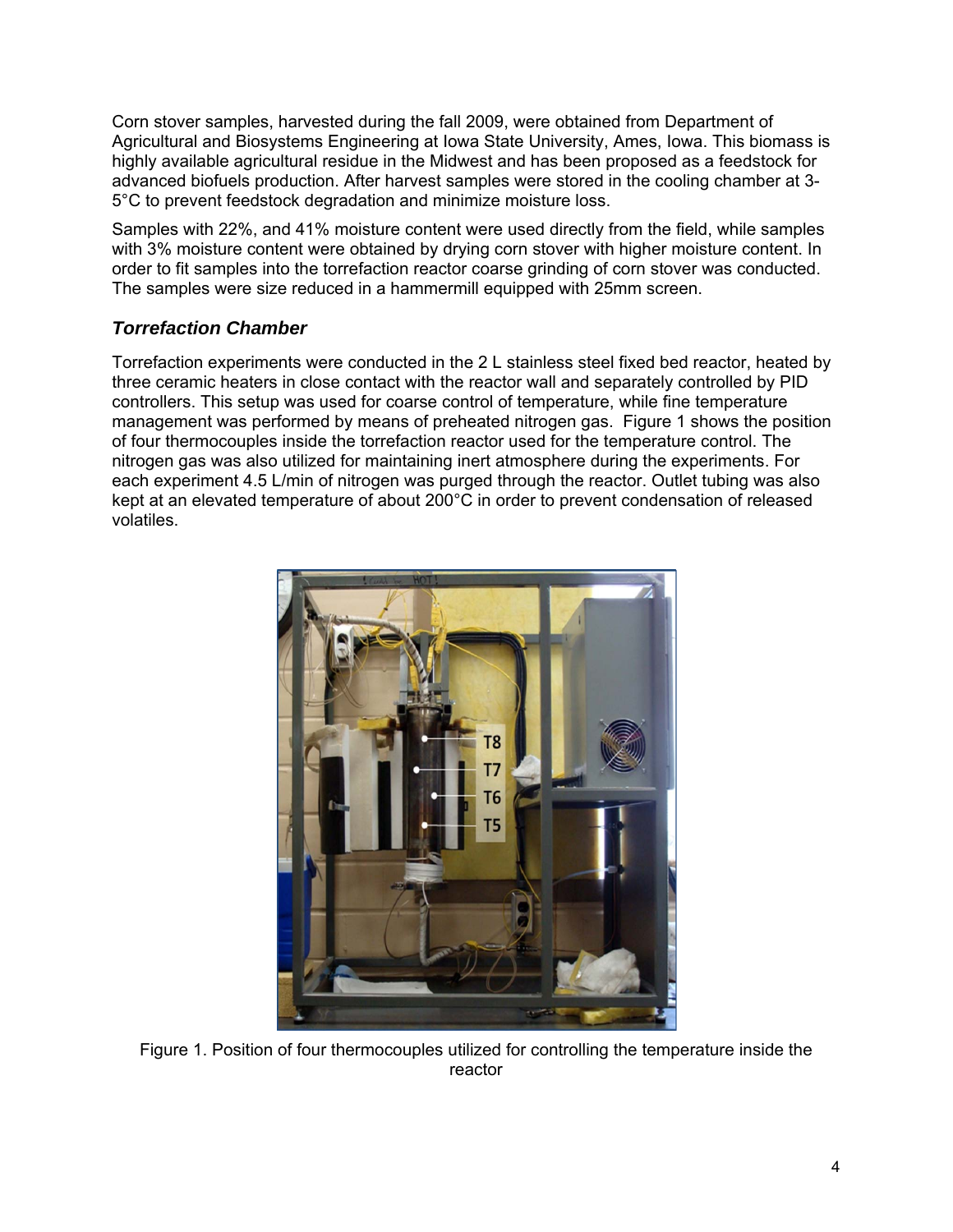#### *Gas Analysis*

Volatiles and permanent gases released from the process were cooled immediately following release from the reactor by means of glass impingers submerged in an ice bath. This facilitated removing the majority of the condensables and water from the gas sample. Gas was then passed through desiccant columns before it was fed into a micro-gas chromatograph (Varian, Palo Alto, CA) equipped with a Molsieve 5A and Poraplot U columns.

#### *Liquids Analysis*

Liquid fractions collected in glass impingers were stored in the cooling chamber at 3-5°C until the analysis. Water content in condensed phase was analyzed according to Karl-Fischer method by a moisture titrator (KEM MKS-500, Kyoto Electronics, Tokyo, Japan) and ASTM E 203 – 08 standard method (ASTM Standards, 2008). Quantitative and qualitative analysis of organics present in condensed phase was conducted by a gas chromatogram equipped with Restek Stabilwax-DA column (Varian, Palo Alto, CA).

#### *Ultimate Analysis*

Ultimate analysis of the solid fraction was done with PerkinElmer (Waltham, MA) 2400 Series II CHNS/O Analyzer, according to ASTM D 5373 – 08 method. Raw biomass sample used as a reference was dried in an oven at 103°C for 24 h before ultimate analysis was done. Combustion was conducted at 925°C under helium atmosphere, while reduction was conducted at 650°C (ASTM Standards, 2008).

#### *High Heating Value Determination*

Higher heating value of raw, and torrefied biomass samples was computed using equation (1) developed by Sheng and Azevedo (Sheng and Azvedo, 2005).

HHV (MJ/kg) =  $-1.3675 + 0.3137$  C + 0.7009 H + 0.0318 O (1)

- C = Percentage of carbon in biomass as determined by ultimate analysis.
- H = Percentage of hydrogen in biomass as determined by ultimate analysis.
- O = Percentage of oxygen in biomass as determined by ultimate analysis.

#### *Design of Experiments*

The set of torrefaction experiments conducted to meet the objectives of this project were based on a Box-Behnken experimental design, which is a three level design based on the combination of a two level factorial design and incomplete block design. It is useful for statistical modeling and optimization of a response variable of interest, which is a function of three of more independent variables. Moreover, Box-Behnken designs allow estimating coefficients in a second degree polynomial regression and modeling of a quadratic response surface. The response surface can be further used for process optimization, identification of maximum or minimum responses, and significance of each involved factor, or their combination. Furthermore, response surfaces can be used for calculating responses not only at experimentally investigated points, but also at any point on the surface (Box and Behnken, 1960; Calborn and Matuana, 2006; Muthukumar et al., 2003). In this work a three factor-three level Box-Behnken design, with 5 replicates at the center point, and 17 runs in total (table 1). JMP statistical package from SAS was used for the statistical analysis of experimental data.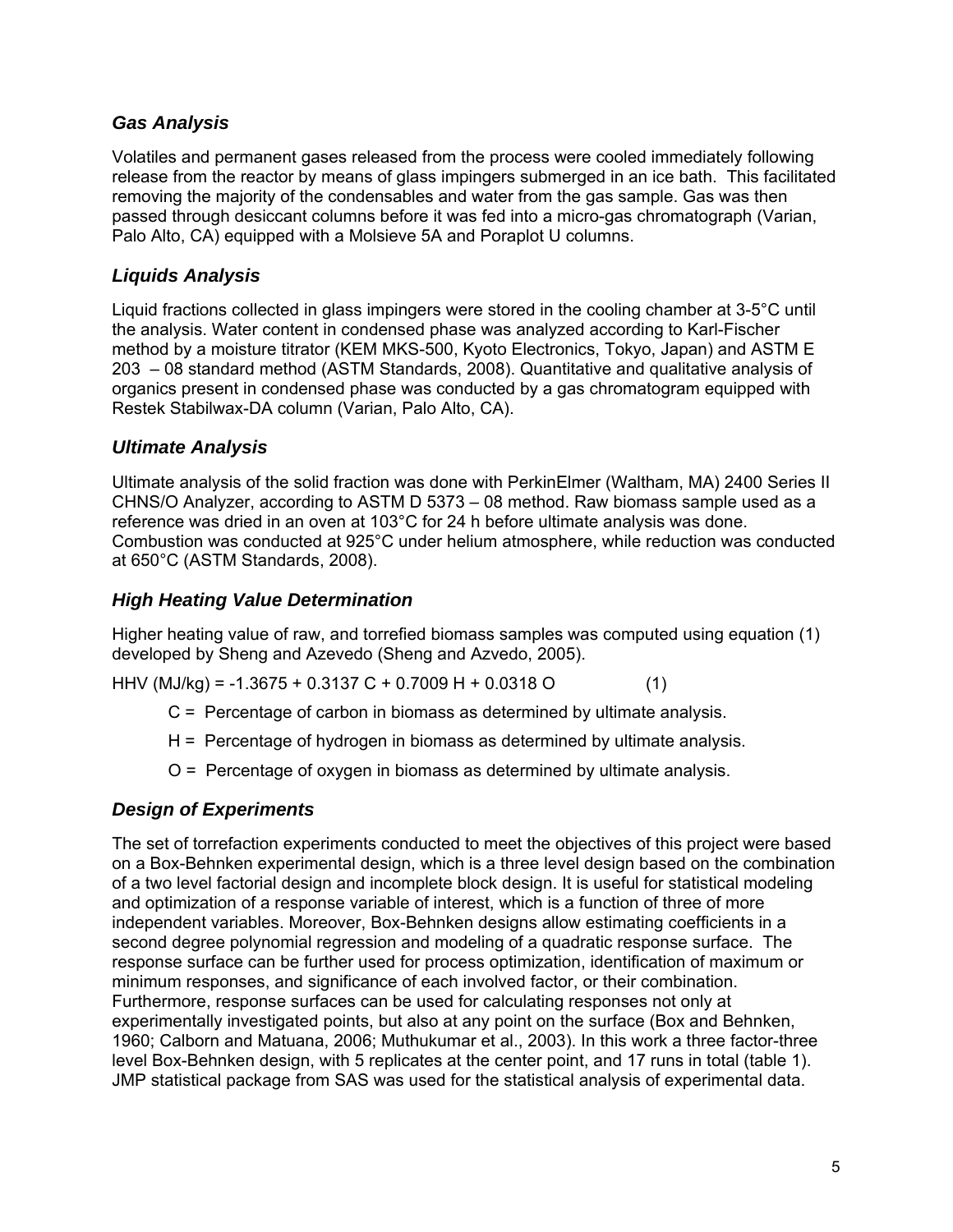| No.            | Pattern  | Moisture | Temperature | Time |
|----------------|----------|----------|-------------|------|
| 1              | - -0     | 3        | 200         | 20   |
| $\overline{c}$ | $-0-$    | 3        | 250         | 10   |
| 3              | $-0+$    | 3        | 250         | 30   |
| 4              | $- + 0$  | 3        | 300         | 20   |
| 5              | 0        | 22       | 200         | 10   |
| 6              | 0<br>- + | 22       | 200         | 30   |
| 7              | 000      | 22       | 250         | 20   |
| 8              | 000      | 22       | 250         | 20   |
| 9              | 000      | 22       | 250         | 20   |
| 10             | 000      | 22       | 250         | 20   |
| 11             | 000      | 22       | 250         | 20   |
| 12             | $0 + -$  | 22       | 300         | 10   |
| 13             | $0 + +$  | 22       | 300         | 30   |
| 14             | + - 0    | 41       | 200         | 20   |
| 15             | $+0-$    | 41       | 250         | 10   |
| 16             | $+0+$    | 41       | 250         | 30   |
| 17             | + + 0    | 41       | 300         | 20   |

Table 1. Box Behnken experimental design matrix generated by JMP

### **Results and Discussion**

Process time and temperature were defined such that the torrefaction process temperature was the average of temperatures measured by four thermocouples within the torrefaction reactor during the experiment. The torrefaction start time was measured from the point when the temperature first achieved temperature proposed in the design. Figure 2 depicts an average temperature profile for one of the experiments at 250°C.



Figure 2. Temperature profiles for four thermocouples and average temperature profile used to determine process temperature and time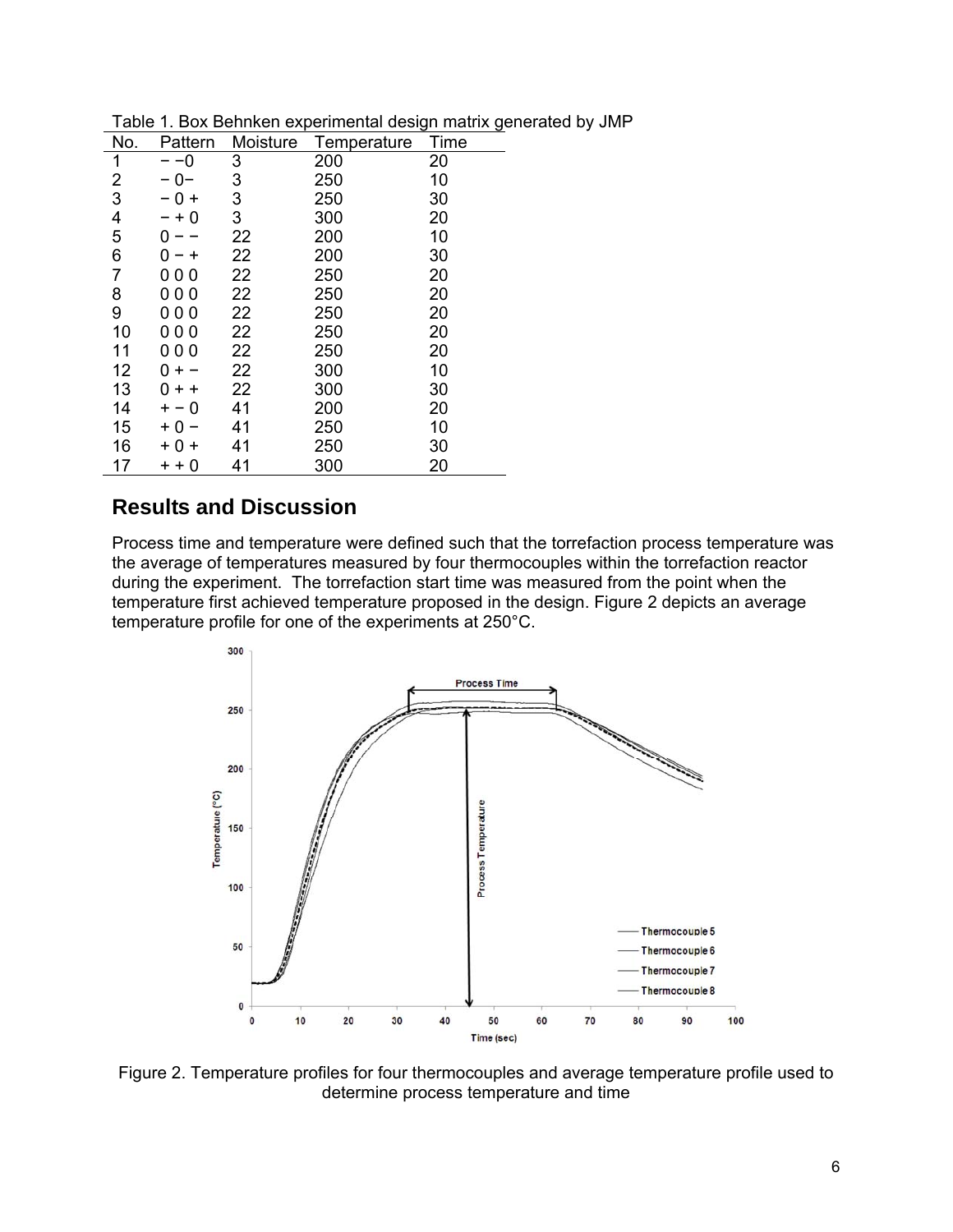Mass balances for the torrefaction process were computed based on the results from the solid, liquid, and gas analysis. Mass balances for torrefaction experiments conducted at low temperatures proved accurate regardless of moisture content, and time. However, at 300°C errors in mass balance occurred mainly due to lower yield of solid, torrefied material that can be weight directly and an increased yield of volatiles that will condense throughout the exhaust system and are hard to recover. Additionally, a high amount of aerosols formed at this temperature would require either electrostatic precipitators or filters to accurately account for their mass.

| Sample<br>ID   | Raw Biomass<br>Moisture Content [%] | <b>Process Parameters</b> | <b>Torrefied Biomass</b> | Condensables | <b>Permanent Gases</b> |
|----------------|-------------------------------------|---------------------------|--------------------------|--------------|------------------------|
|                |                                     | Temp.-Time                | Yield                    | Yield        | Yield                  |
|                |                                     | °C/min]                   | [%]                      | [%]          | [%]                    |
| 3-200-20       | 3.2                                 | 200-20                    | 97.1                     | 0.02         | 0.4                    |
| $3 - 250 - 10$ | 3.2                                 | 250-10                    | 86.6                     | 1.79         | 1.1                    |
| 3-250-30       | 3.2                                 | 250-30                    | 84.4                     | 4.07         | 1.4                    |
| 3-300-20       | 3.2                                 | 300-20                    | 57.4                     | 13.30        | 2.7                    |
| 22-200-10      | 22.1                                | 200-10                    | 98.1                     | 0.39         | 0.5                    |
| 22-200-30      | 22.1                                | 200-30                    | 98.4                     | 0.40         | 0.6                    |
| 22-250-20      | 22.1                                | 250-20                    | 86.2                     | 4.32         | 1.3                    |
| 22-250-20      | 22.1                                | 250-20                    | 85.3                     | 4.37         | 1.3                    |
| 22-250-20      | 22.1                                | 250-20                    | 83.4                     | 4.39         | 1.5                    |
| 22-250-20      | 22.1                                | 250-20                    | 83.5                     | 4.26         | 1.4                    |
| 22-250-20      | 22.1                                | 250-20                    | 83.4                     | 4.09         | 1.4                    |
| 22-300-10      | 22.1                                | $300 - 10$                | 58.0                     | 11.52        | 2.0                    |
| 22-300-30      | 22.1                                | 300-30                    | 53.9                     | 18.39        | 3.3                    |
| 41-200-20      | 41.0                                | 200-20                    | 91.2                     | 0.66         | 0.6                    |
| 41-250-10      | 41.0                                | 250-10                    | 80.0                     | 3.79         | 1.2                    |
| 41-250-30      | 41.0                                | 250-30                    | 78.7                     | 6.11         | 1.3                    |
| 41-300-20      | 41.0                                | 300-20                    | 56.3                     | 18.59        | 2.9                    |

Table 2. Total mass balance for torrefaction experiments

There is an overall trend of decrease in yield of solids and increase in yield of permanent gases and condensable products as both temperature and reaction time increase (Table 2). Loss in solids yield is much more pronounced between 250°C and 300°C, than between 200°C and 250°C, regardless of moisture content of samples. This is likely due to higher reactivity or more extensive devolatilization and decarbonization of hemicellulose fraction above 250°C. Along with degradation of hemicellulose, initial reactions of cellulose decomposition might occur in this temperature regime, as proposed by other researchers (Koukious, 1982) . The same trend is observed for the yield of condensables, and permanent gases. However, at 300°C, regardless of moisture content in raw feedstock, yield of condensables is much higher than yield of permanent gases, which might be evidence of more intensive decomposition of not only hemicellulose, but also other polymer fractions. This would support the production of heavier compounds responsible for tar formation observed in condensed phase during the experiments. There is an evident influence of moisture content on loss in mass yield at 250°C, and especially at 200°C, where mass loss of samples with 45% moisture content is 3 times higher than that of samples with 3%, and 22% moisture content in raw biomass (Figure 3).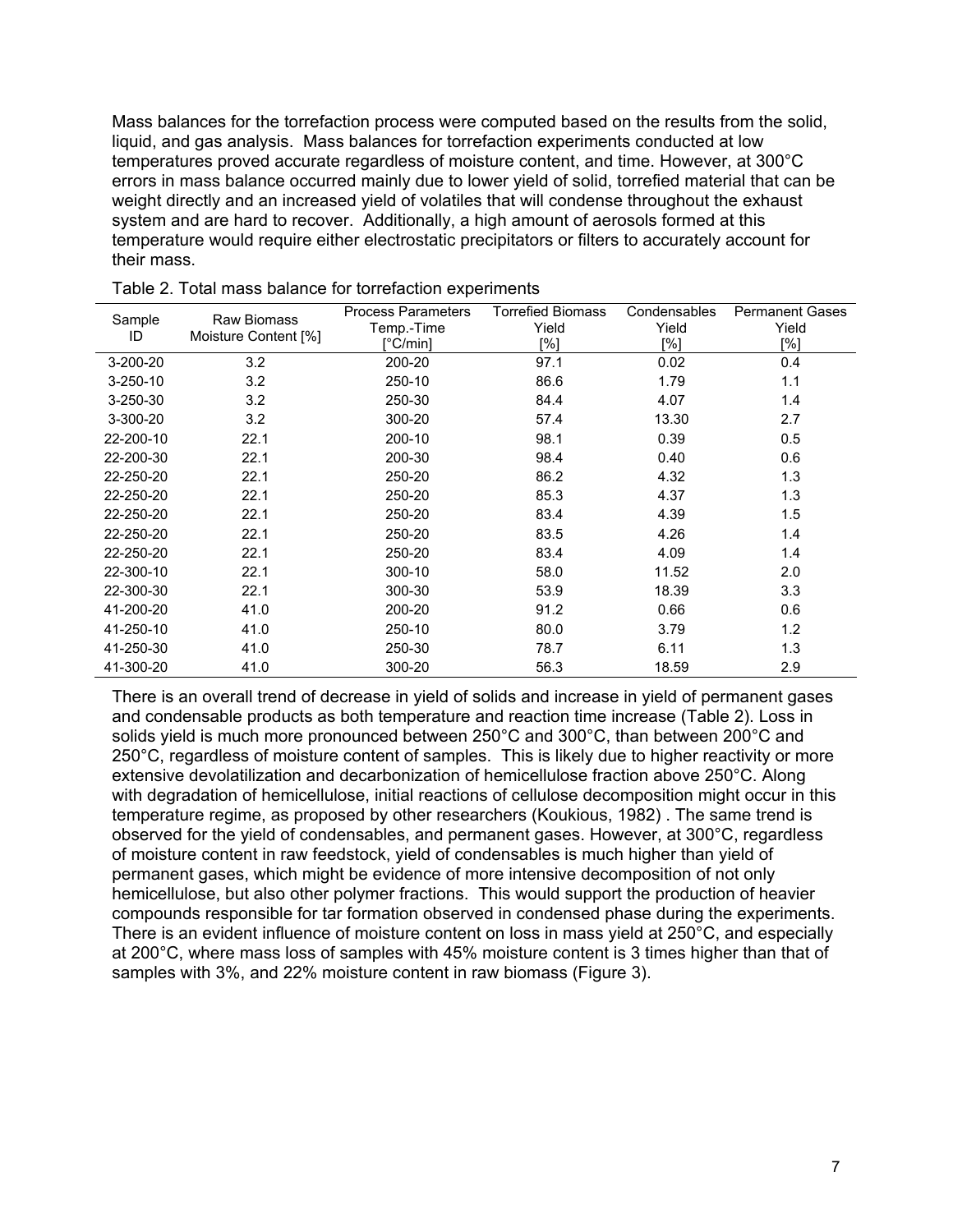



This interaction of mass loss and moisture content of the feedstock has not previously been reported in scientific journals and is of high importance for designing a commercial scale torrefaction system. A possible reason for this might be the expansion of water vapor inside the plant polymer matrix during the ramping stage of biomass heating. This expansion will loosen the material and make it less resistive to heat transfer. Since water has higher heat conduction coefficient than both air and nitrogen it will additionally enhance heat transfer in samples with high moisture content. It is proposed in the literature (Prins, 2005) that at heating rates lower than 50°C/min the parameter that restricts torrefaction reaction is reaction kinetics rather than heat transfer through the particle. In this case this might not be true since particle size in these experiments were relatively large and representative of a real agricultural residue feedstock.

Moreover, since a packed bed reactor is used in this project a higher specific heat of water vapor than nitrogen gas might increase the amount of heat delivered to the zones closer to the top of reactor and enhance degradation of biomass. Another cause might be probability of close contact between released acids with biomass structural polymers, especially hemicellulose, as a result of increased specific area caused by expansion of water vapor. According to literature (Huber et al., 2006), short chain organic acids may act as a catalyst, thus promoting mainly hemicellulose degradation at this reaction conditions, but also to a lesser extent, degradation of other polymers. As a consequence of a more aggressive environment during the processing of high moisture biomass milder conditions (temperature/time) might be used to achieve the same effect as in the case of lower moisture content biomass torrefied at more extreme conditions. Nevertheless, there is almost no difference between mass loss of different samples at the most extreme time/temperature combinations regardless of sample moisture content. This might be due to accelerated thermal degradation of cellulose and lignin, in this temperature zone, after total amount of hemicellulose is decomposed at lower temperatures, which would ultimately eliminate any initial difference between the samples.

Experimentally obtained mass loss data were analyzed using JMP statistical software, and fitted into response surface quadratic model (equation 2), since this is one of the values of interest in our current experiments.

Predicted Mass Loss = 95.68 – 0.501\*Time – 1.0396\*Temperature + 0.2491\*Moisture + 0.0022\*Time\*Temperature – 0.0011\*Time\*Moisture – 0.0012\*Temperature\*Moisture + 0.00167\*(Time)<sup>2</sup> + 0.00284\*(Temperature)<sup>2</sup> + 0.0044\*(Moisture)<sup>2</sup> (2)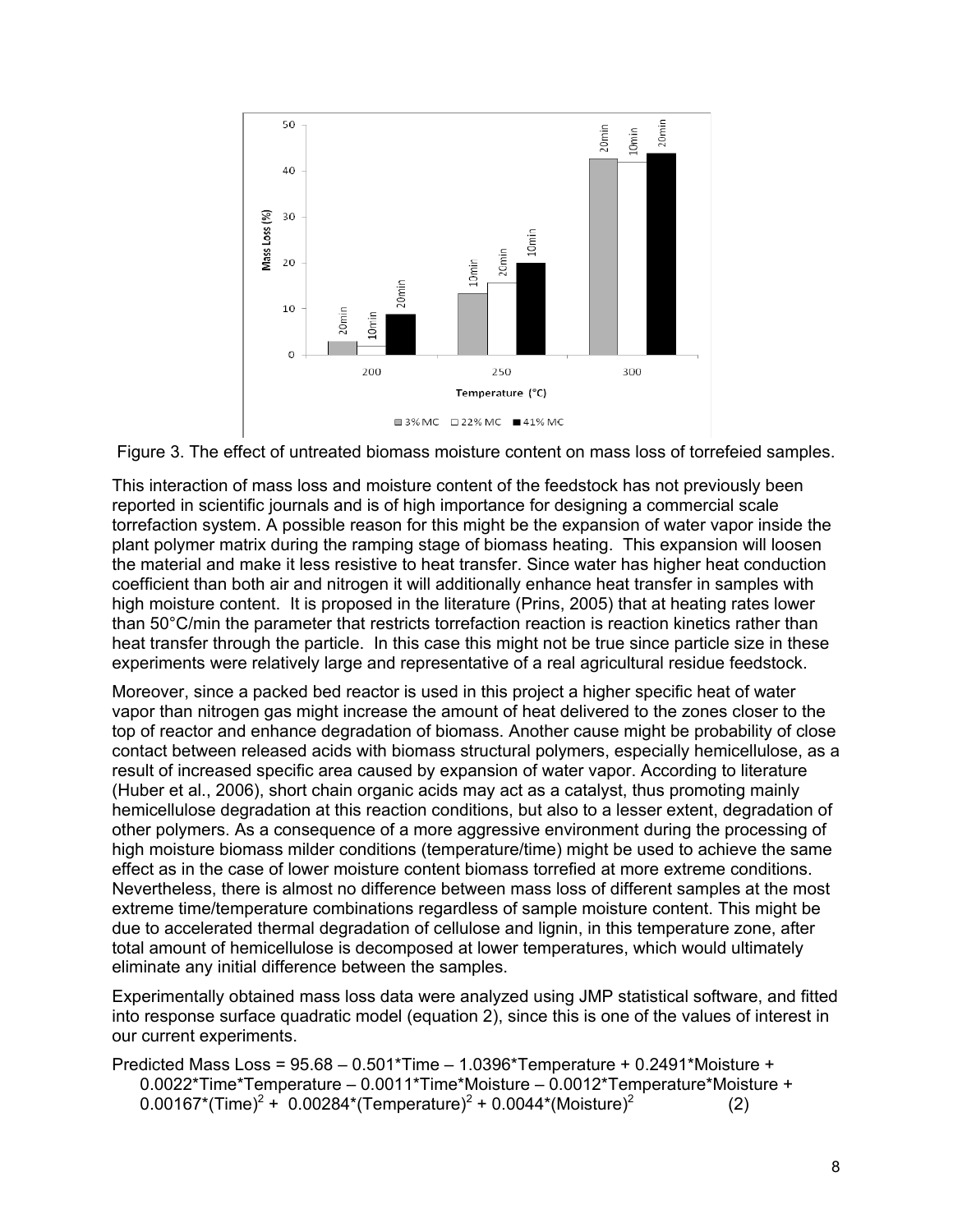The summary of fit and analysis of variance are given in table 3 and table 4 respectively. As can be seen from table 3 the mass loss response surface model is in good agreement with actual data obtained in experiments. Moreover, table 4 shows that the model is significant which is justified by small p-value.

Table 3. Summary statistics for the mass loss response surface model with three predictors: moisture, temperature and time

| RSquare                | 0.993442 |
|------------------------|----------|
| RSquare Adj            | 0.98501  |
| Root Mean Square Error | 1.807702 |

Table 4. ANOVA for the mass loss response surface model with three predictors: moisture, temperature and time

| Source   | DF | Sum of            | Mean   | F Ratio    |  |
|----------|----|-------------------|--------|------------|--|
|          |    | Squares           | Square |            |  |
| Model    | 9  | 3465.1031 385.011 |        | 117.8203   |  |
| Error    |    | 22.8745           | 3.268  | Prob > F   |  |
| C. Total | 16 | 3487.9776         |        | $< 0.001*$ |  |

According to the model significant parameters are temperature, moisture, and temperature squared. The strength or effect of two significant process parameters on the dry matter mass loss is better revealed by surface and contour plots in the figure 4 and figure 5, respectively. Effect of moisture content of raw biomass on dry matter loss is depicted on both plots by more pronounced curvature in the temperature region below approximately 260°C, and moisture content above about 20%.



Figure 4. Surface plot of the effect of temperature and mosture content of raw biomass on predicted mass loss (time = 20min)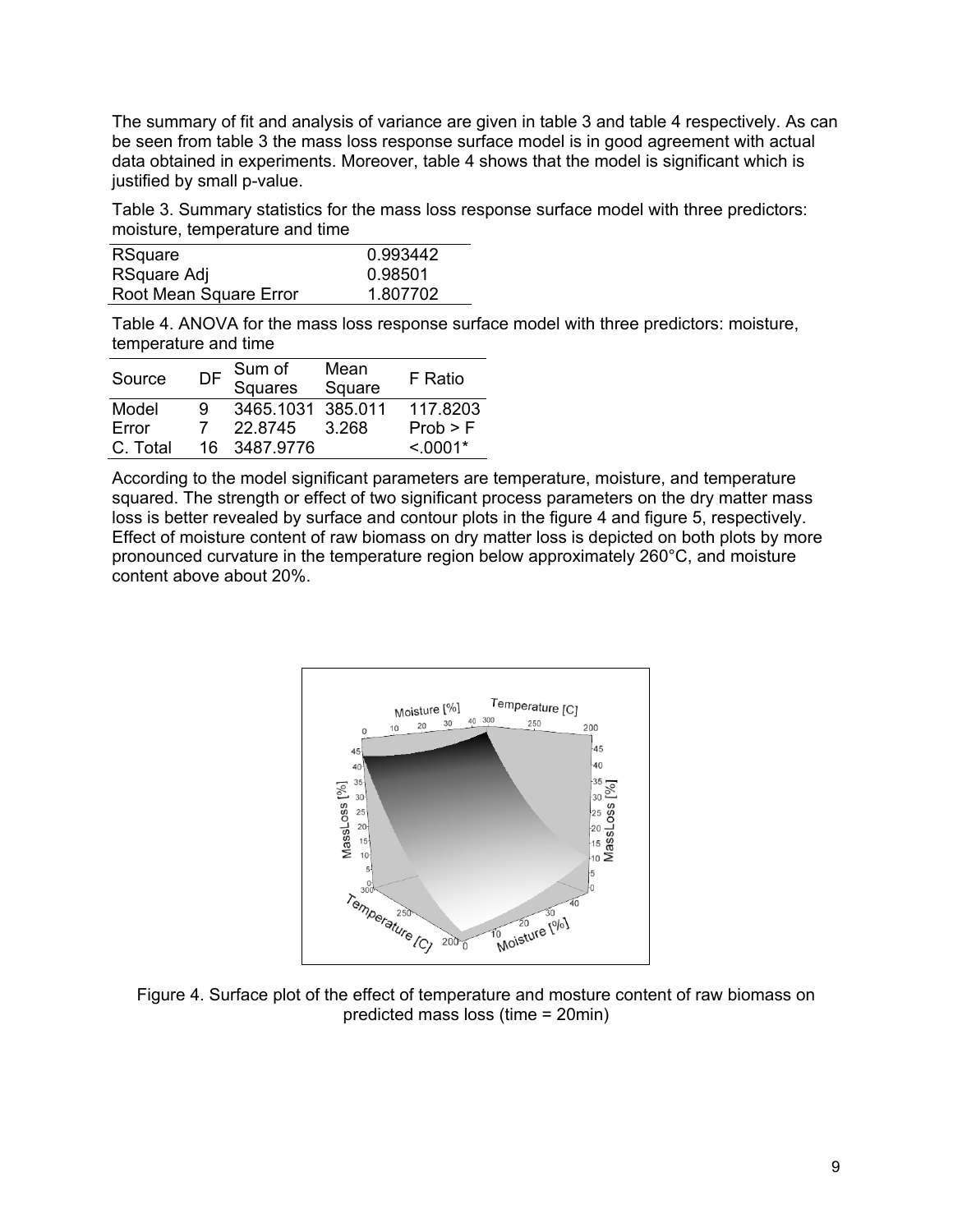

Figure 5. Contour plot of the effect of temperature, and moisture on dry matter loss (time = 20min)

As revealed by figure 6, water represents largest portion of condensables released during the torrefaction process, followed by acetic acid, and furfural, methanol, and hydroxyacetone in much smaller quantities. The water represented in figure 6 is only reaction water and does not include water associated with the initial moisture content of the biomass. Water is formed in the process of polymer dehydratation through the release of hydroxyl groups while acetic acid and methanol are formed from acetoxy and methoxy groups attached to hemicellulose sugar monomers and lignin. Other compounds are generated at high temperature by thermal decomposition of plant polymer monomers. As can be seen in the figure 6, the amount of condensables released during torrefaction of biomass samples with initial moisture content of 22%, and 41% are not significantly different. However, they are two times higher than in the case of torrefaction of samples with 3% initial moisture content. This is mainly due to acetic acid which might be explained by positive influence of water on polymer decomposition reactions and acceleration of such reactions.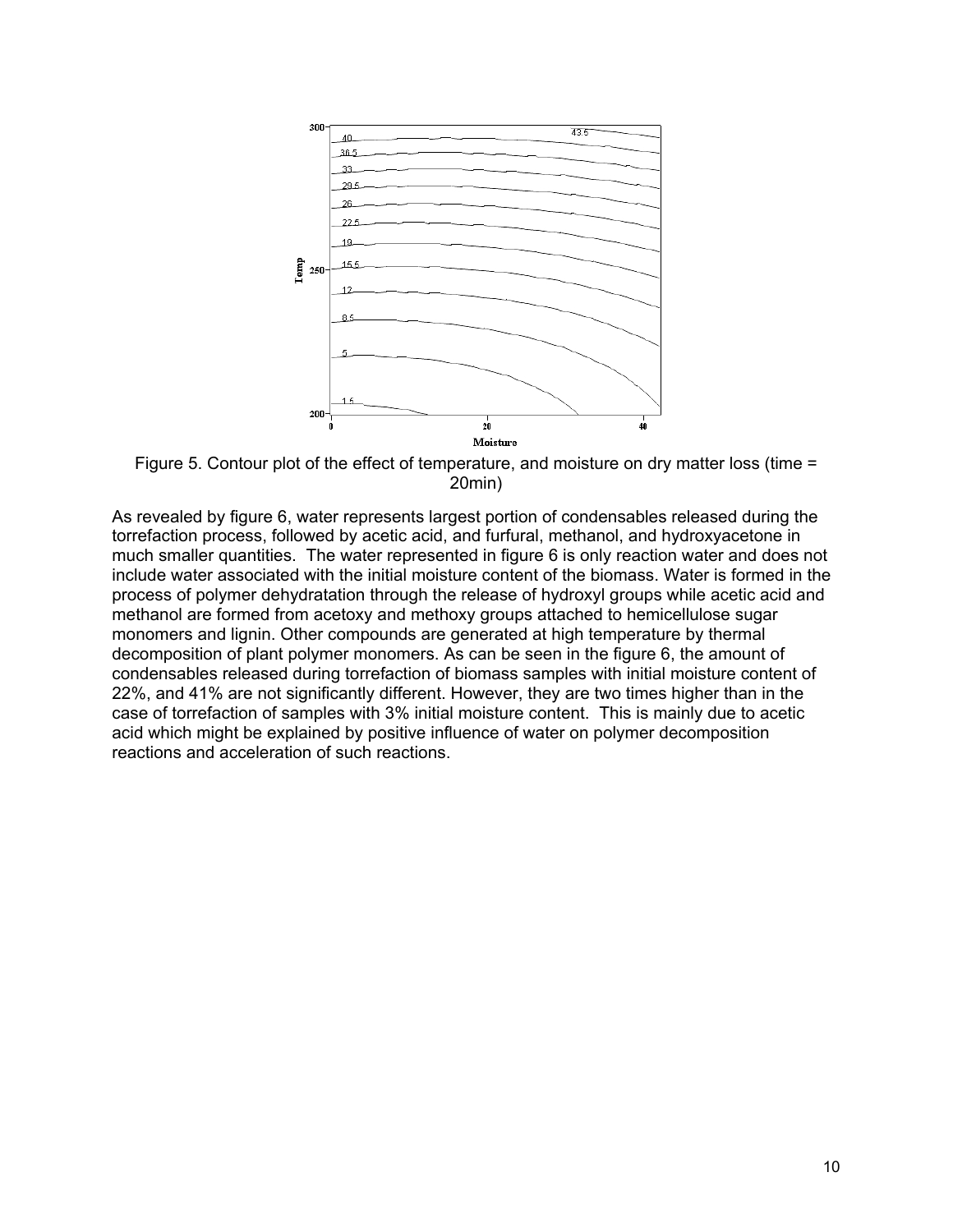

Figure 6. Composition of condensable volatiles released during torrefaction

Figure 7 shows composition of permanent gas phase released during the torrefacion of biomass with different initial moisture content and at various combinations of process parameters. In the figure 7 only carbon monoxide and carbon dioxide are shown, since they are the main gas components even though traces of methane, and hydrogen are present at high reaction temperature. As can be seen in the figure 7, ratio of carbon monoxide and carbon dioxide increases both with temperature and time. This is different from influence of time on mass yield which does not have a significant effect. Departure of gas composition from this trend for sample 22-300-10, might be due to problems with temperature control during this experiment. Nevertheless, composition of permanent gas phase is not affected significantly by moisture content in raw feedstock. Production of carbon dioxide during the process might be explained by decarboxilation of acid groups attached to hemicellulose, while carbon monoxide may be produced in reaction of carbon dioxide, and steam with char at high temperatures (White and Dietenberger, 2001).

Torrefaction increases the amount of atomic carbon while decreases the amount of atomic hydrogen and oxygen as shown in table 5. A consequence is the chemical composition change is the decrease in the atomic O/C and H/C ratio of torrefied biomass in comparison to raw biomass. This is due to release of volatiles rich in hydrogen and oxygen, such as water and carbon dioxide. Decrease in O/C, regardless of moisture content in raw biomass, can be up to about 7%, 15%, and 45% at 200°C, 250°C, and 300°C respectively. This change in chemical composition of biomass will improve its quality as an energy source through increase in energy density since more oxygen than carbon is lost in form of volatiles.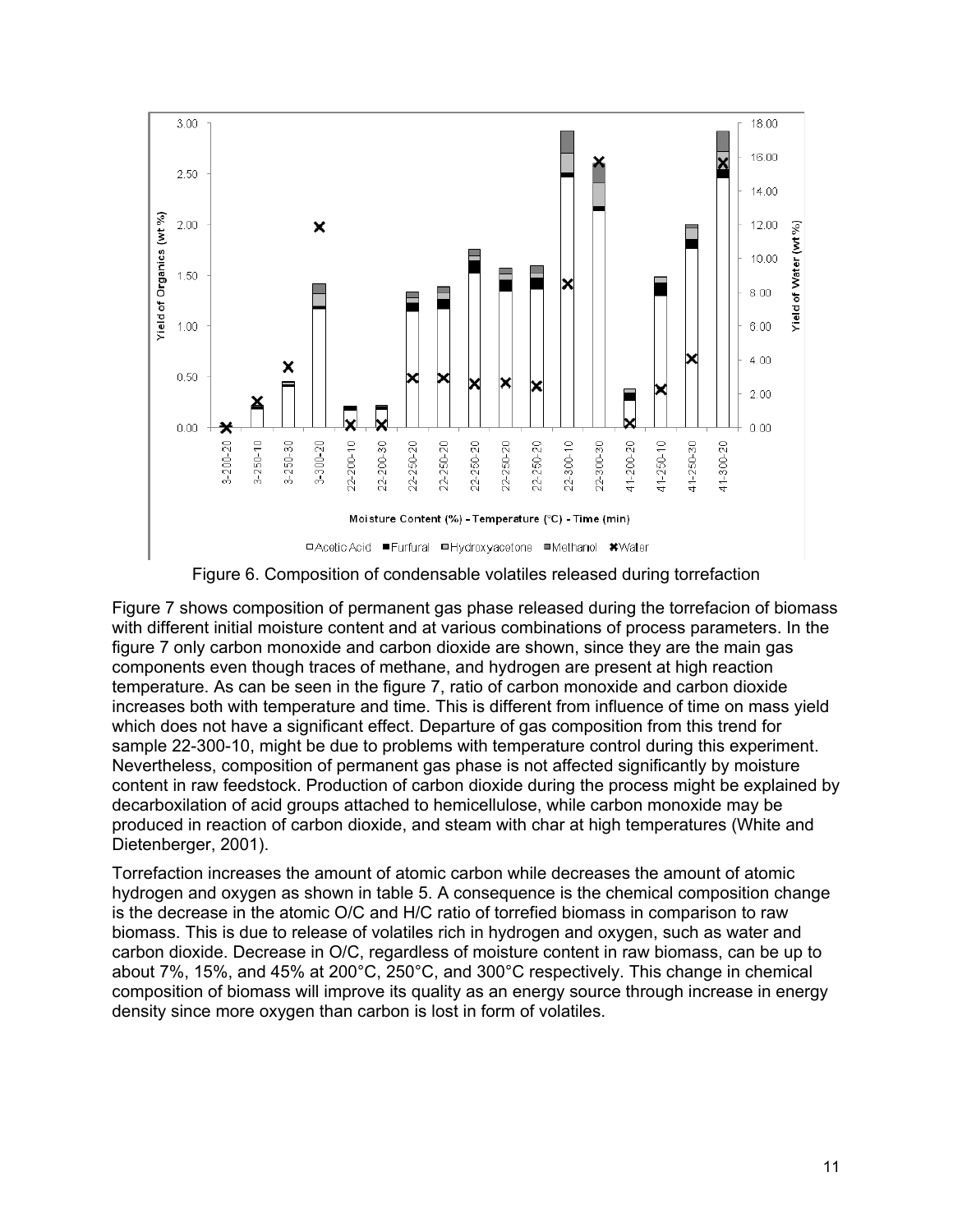

Figure 7. Change in permanent gas composition with process parameters, and raw biomass moisture content

|           |       |       |       |       | ັ       |
|-----------|-------|-------|-------|-------|---------|
|           | С     | н     | Ν     | Ω     | HHV     |
| Sample    | [wt%] | [wt%] | [wt%] | [wt%] | [MJ/kg] |
| 3-200-20  | 45.8  | 5.5   | 0.5   | 48.2  | 18.4    |
| 3-250-10  | 47.7  | 5.3   | 0.6   | 46.4  | 18.8    |
| 3-250-30  | 49.1  | 5.4   | 0.6   | 45.0  | 19.2    |
| 3-300-20  | 58.7  | 4.7   | 0.7   | 35.8  | 21.5    |
| 22-200-10 | 45.7  | 5.7   | 0.7   | 47.9  | 18.5    |
| 22-200-30 | 45.8  | 5.5   | 0.6   | 48.1  | 18.4    |
| 22-250-20 | 49.1  | 5.4   | 0.7   | 44.8  | 19.2    |
| 22-250-20 | 48.3  | 5.5   | 0.6   | 45.6  | 19.1    |
| 22-250-20 | 49.2  | 5.4   | 0.7   | 44.7  | 19.3    |
| 22-250-20 | 49.4  | 5.4   | 0.6   | 44.5  | 19.3    |
| 22-250-20 | 48.7  | 5.4   | 0.6   | 45.3  | 19.1    |
| 22-300-10 | 56.6  | 4.9   | 0.9   | 37.6  | 21.0    |
| 22-300-30 | 59.0  | 4.7   | 1.0   | 35.4  | 21.6    |
| 41-200-20 | 45.6  | 5.4   | 1.0   | 48.0  | 18.2    |
| 41-250-10 | 48.2  | 5.3   | 0.9   | 45.6  | 18.9    |
| 41-250-30 | 48.8  | 5.2   | 0.9   | 45.1  | 19.0    |
| 41-300-20 | 55.8  | 4.8   | 1.1   | 38.2  | 20.8    |
| Raw       | 44.2  | 5.8   | 0.5   | 49.5  | 18.2    |

Table 5. Ultimate analysis and computed energy density of torrefied samples

Another important characteristic of torrefied corn stover is increase in energy density when compared to raw biomass. This is the result of a decrease in mass of torrefied samples through the release of compounds rich in oxygen and hydrogen. It can be seen from the figure 8 that temperature has highest impact on energy density of torrefied biomass, while the effect of time, and moisture is much less expressed.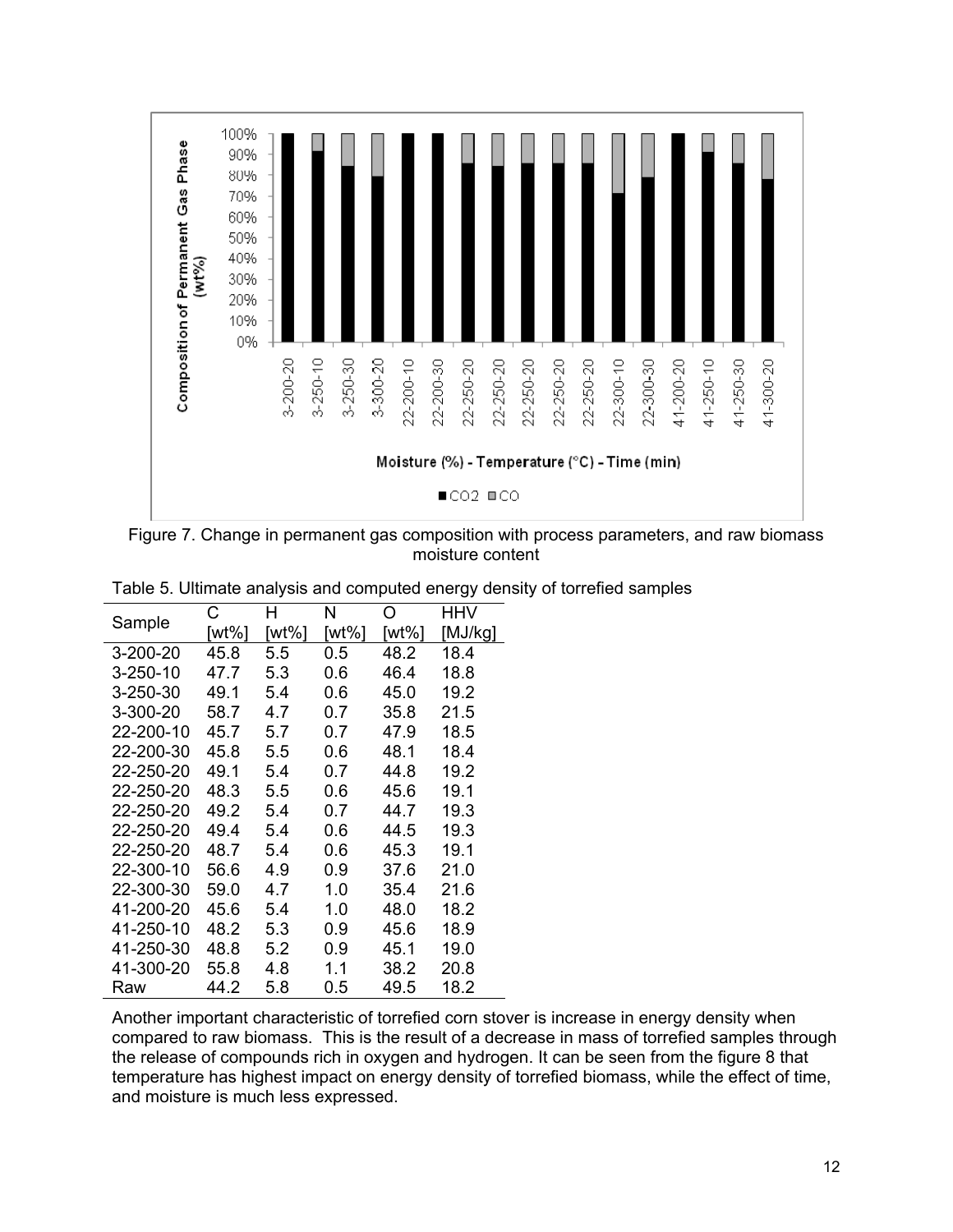

□10min □20min ■30min

Figure 8. Effect of process parameters and raw biomass moisture content on energy density of torrefied material

Energy yield per dry raw biomass indicates the total energy preserved in the torrefied biomass. It was computed from mass yield and higher heating values using equation 3and expressed as a percentage of energy content of untreated dry biomass.

 $E_{yield}$  (%) = ( $m_{torrefied}$  /  $m_{initial}$ )<sub>dry basis</sub> x  $E_{torrefied}$  /  $E_{initial-dry \, basis}$  (3)

 $m<sub>torer</sub> = mass of biomass feedback measured after to  
rrefaction expressed on dry basis$ 

- $m<sub>initial</sub>$  = mass of untreated (raw) biomass feedstock measured before torrefaction expressed on dry basis
- $E<sub>torrefied</sub>$  = specific energy content of biomass feedstock after torrefaction expressed on dry basis
- $E<sub>initial-drv basis</sub>$  = specific energy content of biomass feedstock before torrefaction expressed on dry basis

Energy yields computed using given equation are shown in the figure 9.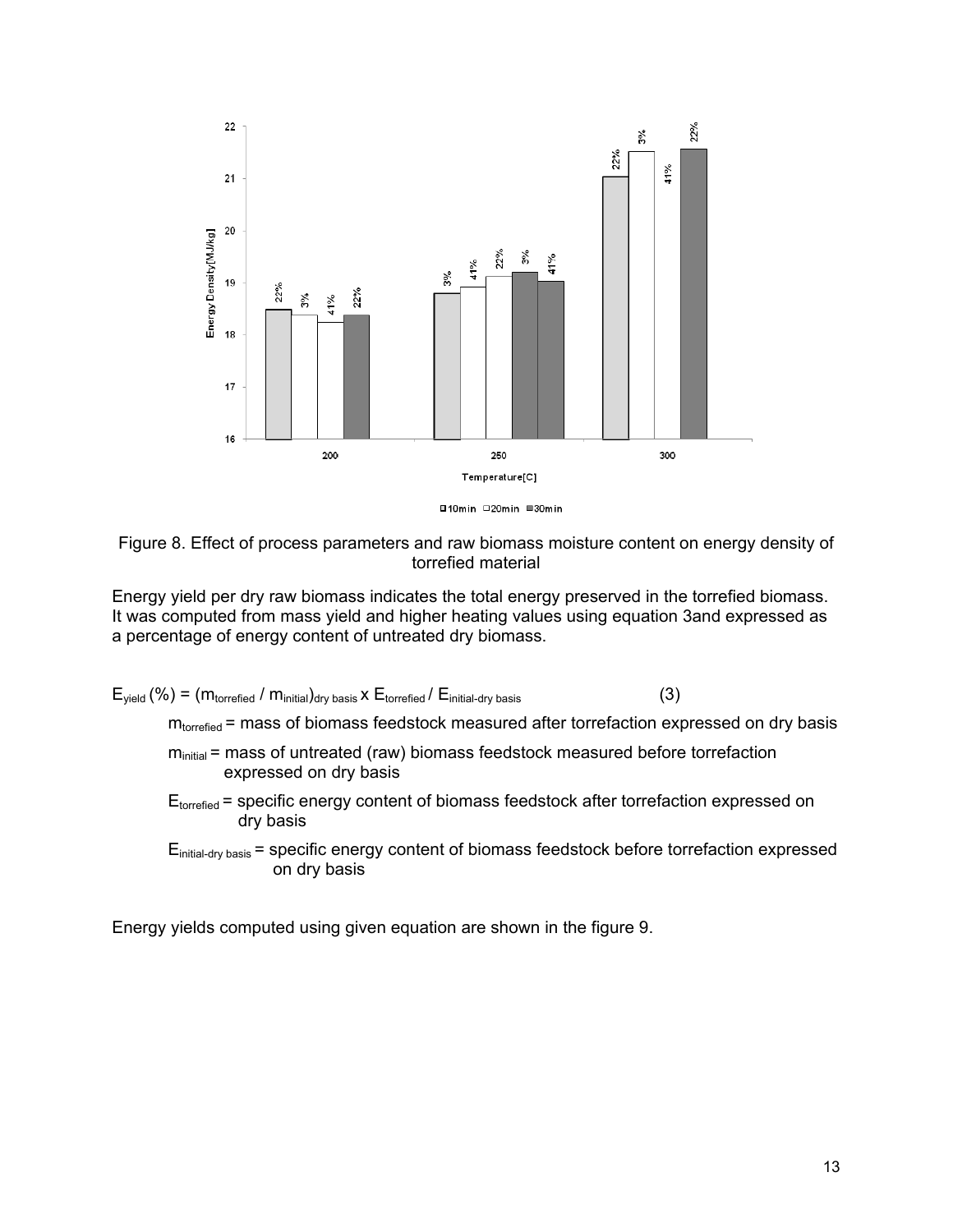

Figure 9. Effect of process parameters and initial moisture content of untreated biomass on energy yield

These values were fitted into response surface model represented by equation 4, in order to analyze the effect of process parameters on energy yield.

Predicted Energy Yield = 10.0379 - 0.0144\*Moisture + 0.9278\*Temperature + 0.498\*Time + 0.0007612\*Moisture\*Temperature – 0.000658\*Moisture\*Time – 0.00145\*Time\*Time – 0.00721\*Moisture<sup>2</sup> – 0.002461\*Temperature<sup>2</sup> – 0.004525\*Time<sup>2</sup> (4)

As shown in table 6 and table 7, fitted model is in good correlation with actual data which is justified by relatively high R values, while according to small p-value in ANOVA table our model is significant.

Table 6. Summary statistics for the energy yield response surface model with three predictors: moisture, temperature and time

| RSquare                | 0.989985 |
|------------------------|----------|
| RSquare Adj            | 0.977108 |
| Root Mean Square Error | 1.804479 |

Table 7 – ANOVA for the for the energy yield response surface model with three predictors: moisture, temperature and time

|             | Source DF Sum of Squares Mean Square F Ratio |         |            |
|-------------|----------------------------------------------|---------|------------|
| Model       | 9 2253.0694                                  | 250.341 | 76.8827    |
| Error       | 7 22.7930                                    | 3.256   | Prob > F   |
| C.<br>Total | 16 2275.8624                                 |         | $< 0.001*$ |

In this model the significant parameters are temperature, temperature squared, moisture, and moisture squared.

As revealed in figure 10 and 11, biomass torrefied at lower temperatures has the highest energy yield, which is expected since this parameter is strongly dependant on mass yield which is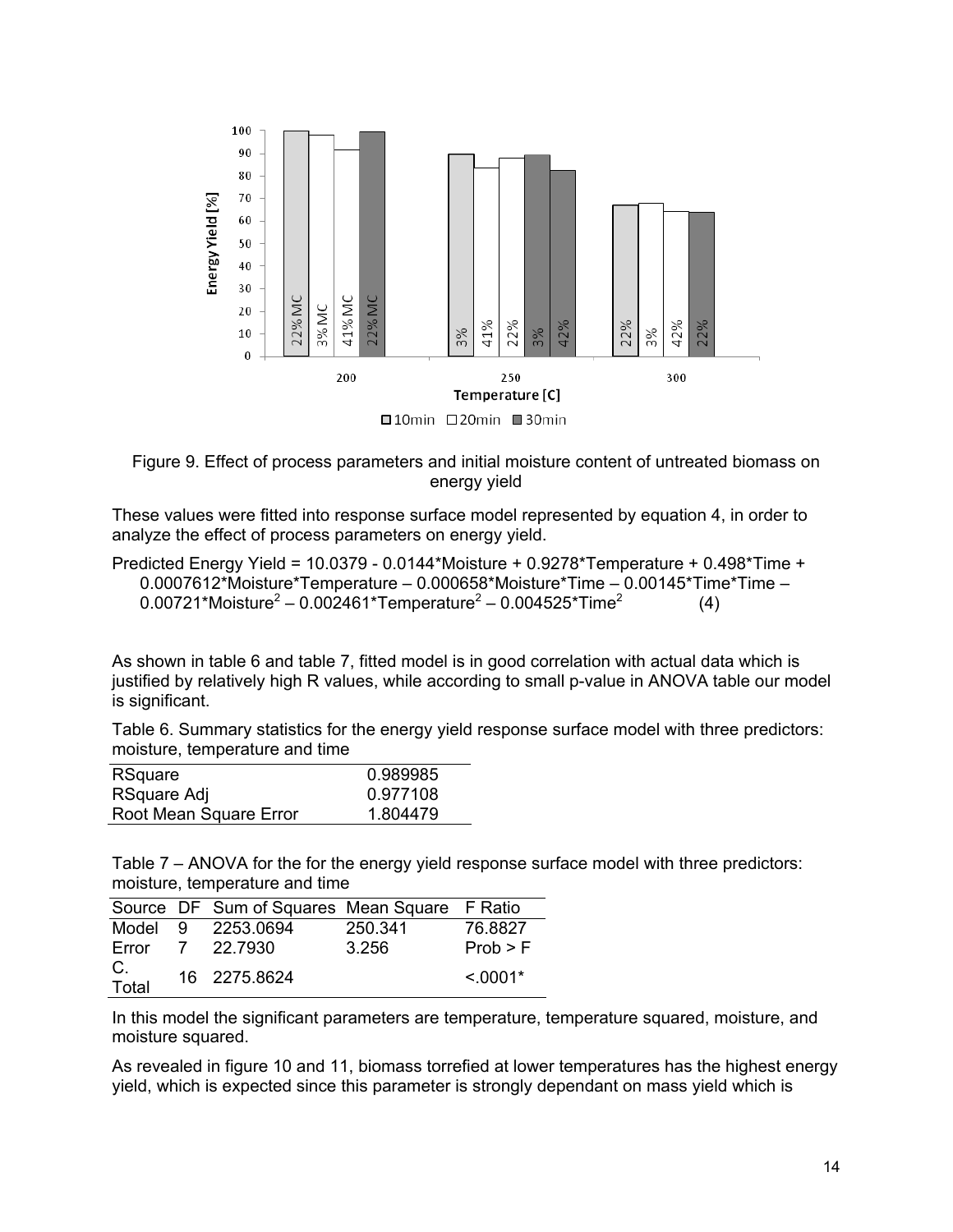significantly affected by process temperature. Moisture has much weaker influence on energy yield than temperature as seen in the figure 10 and figure 11.



Figure 10. Surface plot of the effect of temperature and mosture content of raw biomass on predicted energy yield (time = 20min)





However, initial moisture content induced up to 10% more energy loss at temperatures below 220°C and raw biomass moisture content higher than 20%. This is correlated with mass loss and justified by the similar contour plot curvature in the figure 4 and 5. Moreover, as displayed in figure 11, moisture has a stronger influence on energy yield than on mass loss, even at 300°C. This might be due to the loosening effect of water on fibrous matrix, its role in polymer hydrolysis and formation of organic acids that promotes more extensive cellulose and lignin degradation through high energy volatile compounds, such as tar.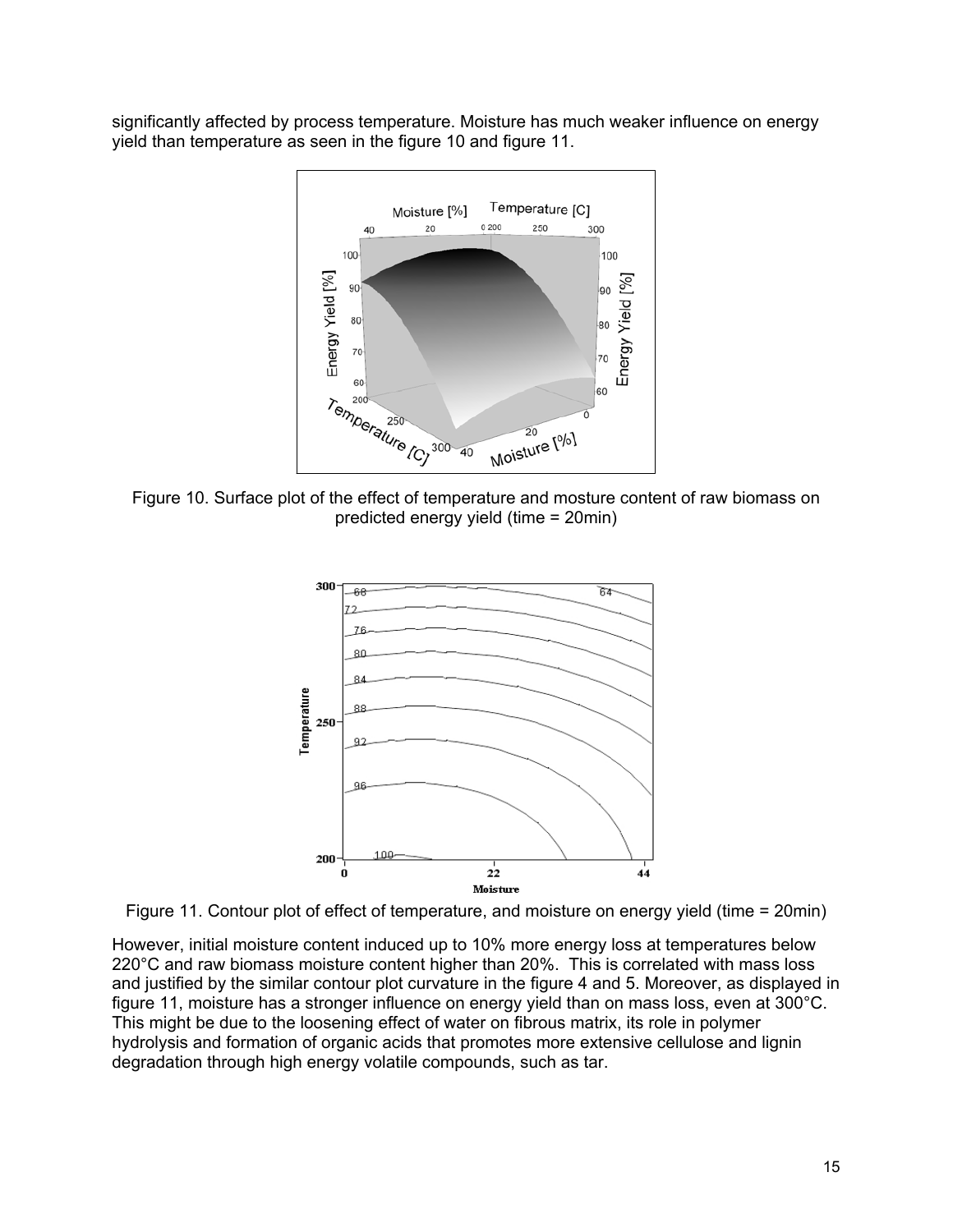# **Conclusion**

Corn stover undergoes different changes in chemical composition, mass, and energy content during the torrefaction process. As expected these changes were more extensive at high temperatures and characterized by mass loss up to 45% as well as a decrease in O/C ratio from 1.11 to 0.6 and an increase in energy density of about 19%. However, high mass losses offset gains in energy density and significantly reduced overall energy yield. Moisture content had a significant effect on energy density, mass and energy yield, and generally induced reduction in each of these parameters. Moreover, the effect of moisture is more pronounced at lower temperatures, where if moisture content in raw biomass is increased from 22% to 44%, energy yield could be reduced to about 10%.

Nevertheless, there is a raw biomass moisture content window between 3% and approximately 20% that can allow for the use of corn stover feedstock directly from the field without any negative effect on energy yield. Furthermore, results from our experiments suggest that corn stover with 10% moisture content might have higher energy yield then dry biomass regardless of torrefaction temperature.

Further research should be done on torrefied biomass at proposed process parameters in order to determine the alteration of fiber composition and quantity. Additionally, physical properties, such as grindability and behavior during pelletization need to be more thoroughly quantified. Moreover, results obtained in these experiments should be included in response surface quadratic models and used to optimize the process according to desired characteristics of final product. In order to assess potential for autothermal operation, it is necessary to investigate combustibility of volatiles released at different combinations of process parameters and raw biomass moisture contents.

Despite inevitable losses in energy yield during the process, additional research in the future might justify use of torrefaction as a biomass pretreatment, or upgrading step, by obtaining data that will prove savings in torrefied biomass particle size reduction, improvement in storage stability, hydrophobicity, and properties important for other thermochemical processes, such as pyrolysis, gasification, co-cofiring.

#### *Acknowledgements*

Funding for this project was provided by the ConocoPhillips Company. Additional technical support was provided by CSET (Center for Sustainable Energy, Iowa State University, Ames) and BCRF (Biocentury Research Farm, Iowa State University, Ames). We would like to thank Andy Suby, Samuel Jones, Patrick Johnston, and Marge Rover for their contribution to this work.

### **References**

- Arias B., C. Pevida, J. Fermoso, M. G. Plaza, F. Rubeira, and J. J. Pis. 2008. Influence of torrefaction on the grindability, and reactivity of woody biomass. *Fuel Processing Technology* 89; 169-175.
- *ASTM Standards*, *Vol. 05.06.* 2008. ASTM D 5373 08: Standard Test Method for Instrumental Determination of Carbon, Hydrogen, and Nitrogen in Laboratory samples of Coal. West Conshohocken, PA: ASTM International.
- *ASTM Standards*, *Vol. 15.05.* 2008. ASTM E 203 08: Standard Test Method for Water Using Volumetric Karl Fischer Titration. West Conshohocken, PA: ASTM International.